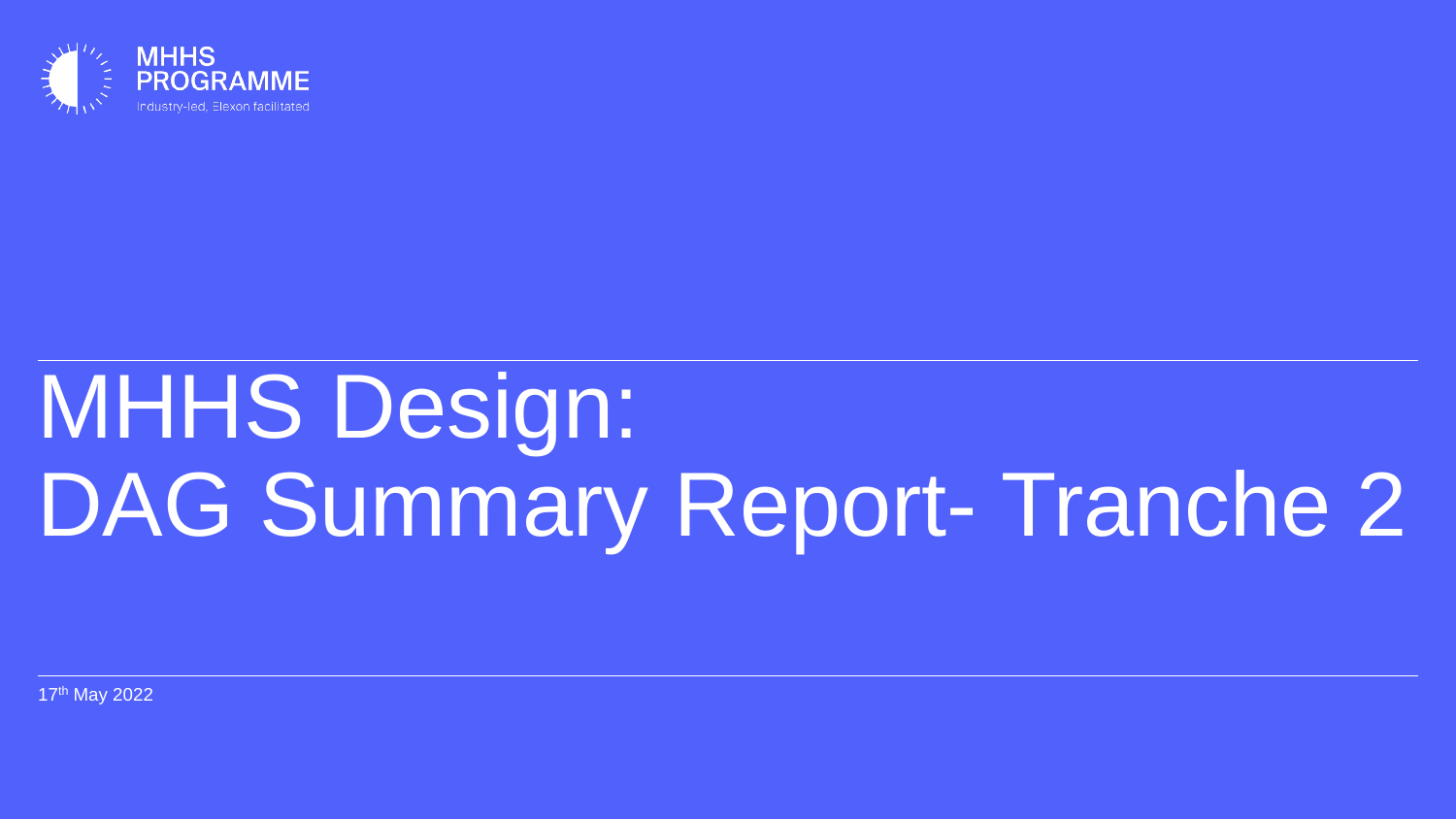#### **Development of Tranche 2 Design Artefacts:**

- Design artefacts developed through a number of iterative review cycles with the Sub-Working Groups between November and April
- Review cycle completed with the Business Process & Requirements Working Group in April.
- Design artefacts updated to reflect comments received, and outstanding design issues and dependencies documented
- The LDP SI team have quality assured the

**Tranche 2 Detail:**

- 17 Design Artefacts included in Tranche 2
- 1 Design Artefacts relating to Metering & Data **Services**
- 4 Design Artefacts relating to Registration Service
- 12 Design Artefacts relating to Elexon Central Services
- Interface Specifications removed from tranche as subject to further changes- consolidated document to be issued in Tranche 4



| The LDP St team have quality assured the<br>design artefacts           | <b>MHHS Service</b>               | <b>Business Process Artefacts</b>                      | <b>Associated Artefacts</b>                                                                                                                                                                   |
|------------------------------------------------------------------------|-----------------------------------|--------------------------------------------------------|-----------------------------------------------------------------------------------------------------------------------------------------------------------------------------------------------|
|                                                                        | Metering & Data<br>Services       |                                                        | <b>METH001- SDS Validation &amp; Estimation Method Statement</b>                                                                                                                              |
| ranche 2 Detail:                                                       |                                   | BP001- Change of Supplier                              |                                                                                                                                                                                               |
| 17 Design Artefacts included in Tranche 2                              | <b>Registration Service</b>       | BP002- Change of Service- Metering Service             |                                                                                                                                                                                               |
|                                                                        |                                   | BP003- Change of Service- Data Service                 |                                                                                                                                                                                               |
| 1 Design Artefacts relating to Metering & Data                         |                                   | BP003B- Change of Existing Service Appointment Details |                                                                                                                                                                                               |
| <b>Services</b><br>4 Design Artefacts relating to Registration Service | Elexon Central<br><b>Services</b> | <b>BP013- Demand Disconnection Events</b>              | BRS013- Demand Disconnection Events Business Requirements<br>BPD013- Demand Disconnection Events Business Process Description<br><b>METH008- Demand Disconnection Events Method Statement</b> |
|                                                                        |                                   | BP019- Market-wide Data Service                        | BRS008- Market-wide Data Service Business Requirements                                                                                                                                        |
| 12 Design Artefacts relating to Elexon Central Services                |                                   |                                                        | BPD019- Market-wide Data Service Business Process Description                                                                                                                                 |
|                                                                        |                                   |                                                        | METH007- Market-wide Data Service Method Statement                                                                                                                                            |
| Interface Specifications removed from tranche as                       |                                   | <b>BP020- Volume Allocation Service</b>                | <b>BRS009- Volume Allocation Service Business Requirements</b>                                                                                                                                |
| subject to further changes-consolidated document to                    |                                   |                                                        | BPD020- Volume Allocation Service Business Process Description                                                                                                                                |
| be issued in Tranche 4                                                 |                                   |                                                        | <b>METH006- Volume Allocation Service Method Statement</b>                                                                                                                                    |

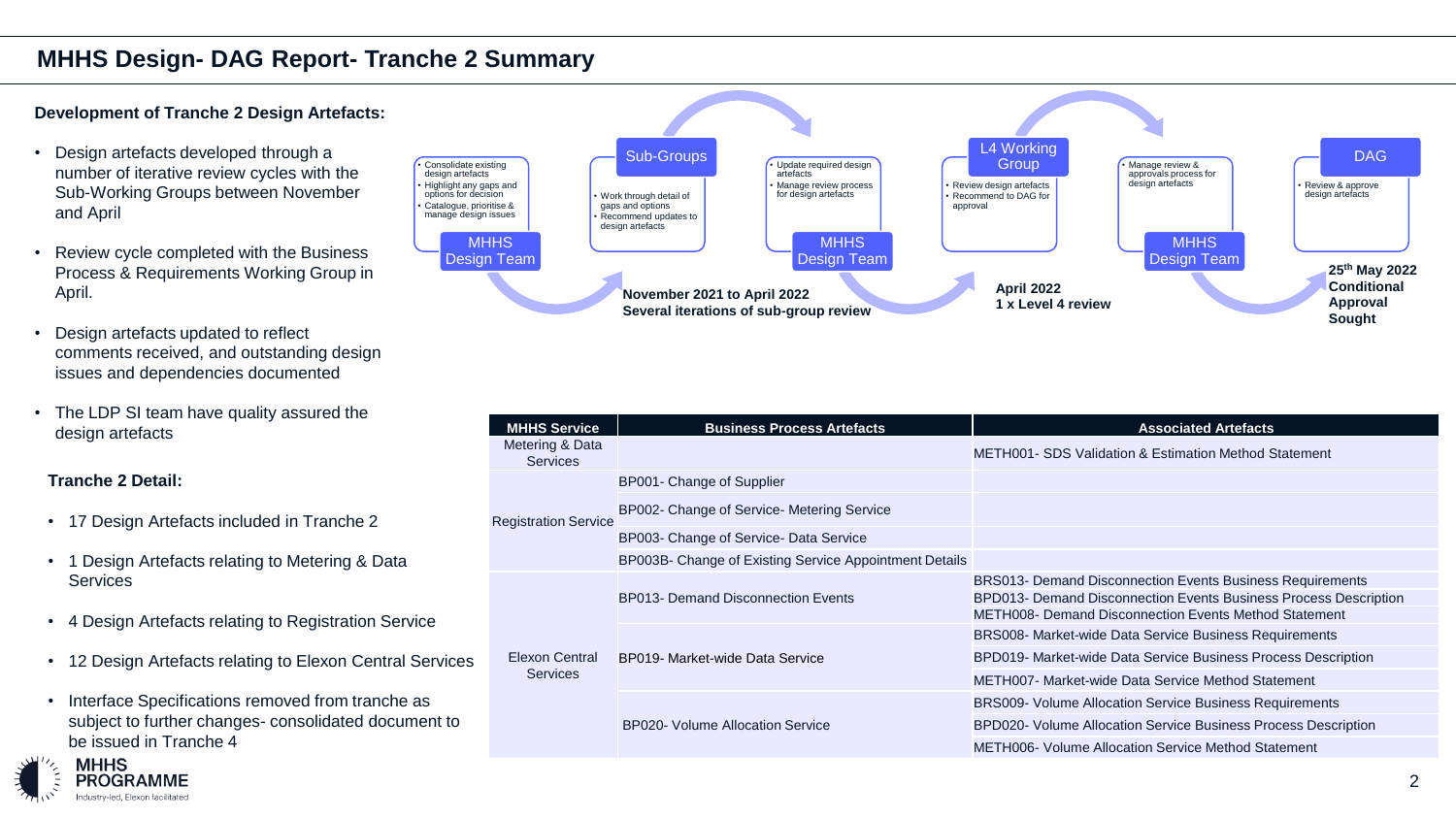## **MHHS Design- DAG Report- High Level Summary of Changes**

Further to feedback received during the BPRWG review the following changes have been incorporated into the design artefacts:

| <b>Design Artefact</b>                       | <b>High Level Changes</b>                                                                                                                                                                                                                                                                                                                                                                                                                                                               |  |  |
|----------------------------------------------|-----------------------------------------------------------------------------------------------------------------------------------------------------------------------------------------------------------------------------------------------------------------------------------------------------------------------------------------------------------------------------------------------------------------------------------------------------------------------------------------|--|--|
| <b>Interface Specifications</b>              | The Interface Specifications were circulated as part of the Tranche 2 review as supporting information for the Business Process Diagrams and participants were<br>asked to review and provide comments specifically in relation to the data items included within the interface.                                                                                                                                                                                                        |  |  |
|                                              | The artefacts are not included for approval in this tranche on the basis that further design activity is required to determine the structure and format of the interfaces<br>which will require further review by the Working Groups. It is anticipated that the consolidated Interface Document will be issued as part of Tranche 4.                                                                                                                                                   |  |  |
| BP001- Change of Supplier                    | PUB-002, has been moved forward in the process and will be sent to Suppliers at the same point the D217 is currently sent as part of the CSS Design i.e. once a<br>Switch Request reaches pending, suppliers will then have the information they need in sufficient time to determine the Service Providers they wish to appoint for<br>given a given MPAN                                                                                                                              |  |  |
|                                              | The Agreed read process has been updated to better take into account the scenarios it might need to support                                                                                                                                                                                                                                                                                                                                                                             |  |  |
| BP002- Change of Service Metering<br>Service | Automation of Service Provider alignment for Import & Export MPANs                                                                                                                                                                                                                                                                                                                                                                                                                      |  |  |
| BP003- Change of Service- Data Service       | As part of Tranche 2 the Design Team where looking for feedback on three possible options for the treatment of Import/Export MPANs - a, Supplier Notification<br>Solution b, SP Auto-Alignment Functionality, or c. No change.                                                                                                                                                                                                                                                          |  |  |
|                                              | The majority of respondents on this area of functionality were in favour of the delivery of an Auto-Alignment solution, and that such a solution should be extended to<br><b>Related MPANs.</b>                                                                                                                                                                                                                                                                                         |  |  |
|                                              | Subject to some specific design constraints the Design Team will look to develop process(es) to support the Auto-Alignment of Service Providers for both<br>Import/Export and Related MPANs. Whilst the version of the diagram released in this tranche still shows the high-level overviews for Import/Export - a Working<br>Group meeting will be arranged to discuss proposed design options once these have been developed by the team, these will then form part of the Tranche 3. |  |  |
|                                              | <b>Customer Direct Contract Functionality</b>                                                                                                                                                                                                                                                                                                                                                                                                                                           |  |  |
|                                              | As expressed during the working group meetings there were a wider number of views on this area, some of which advocated 'dropping' this functionality all together                                                                                                                                                                                                                                                                                                                      |  |  |
|                                              | On balance there a majority of respondents were in favour and the design team can see the potential benefit in delivery of this functionality<br>Following further discussion on the design options, alongside the feedback comments - the Design Team position is to proceed with the existing solution design                                                                                                                                                                         |  |  |

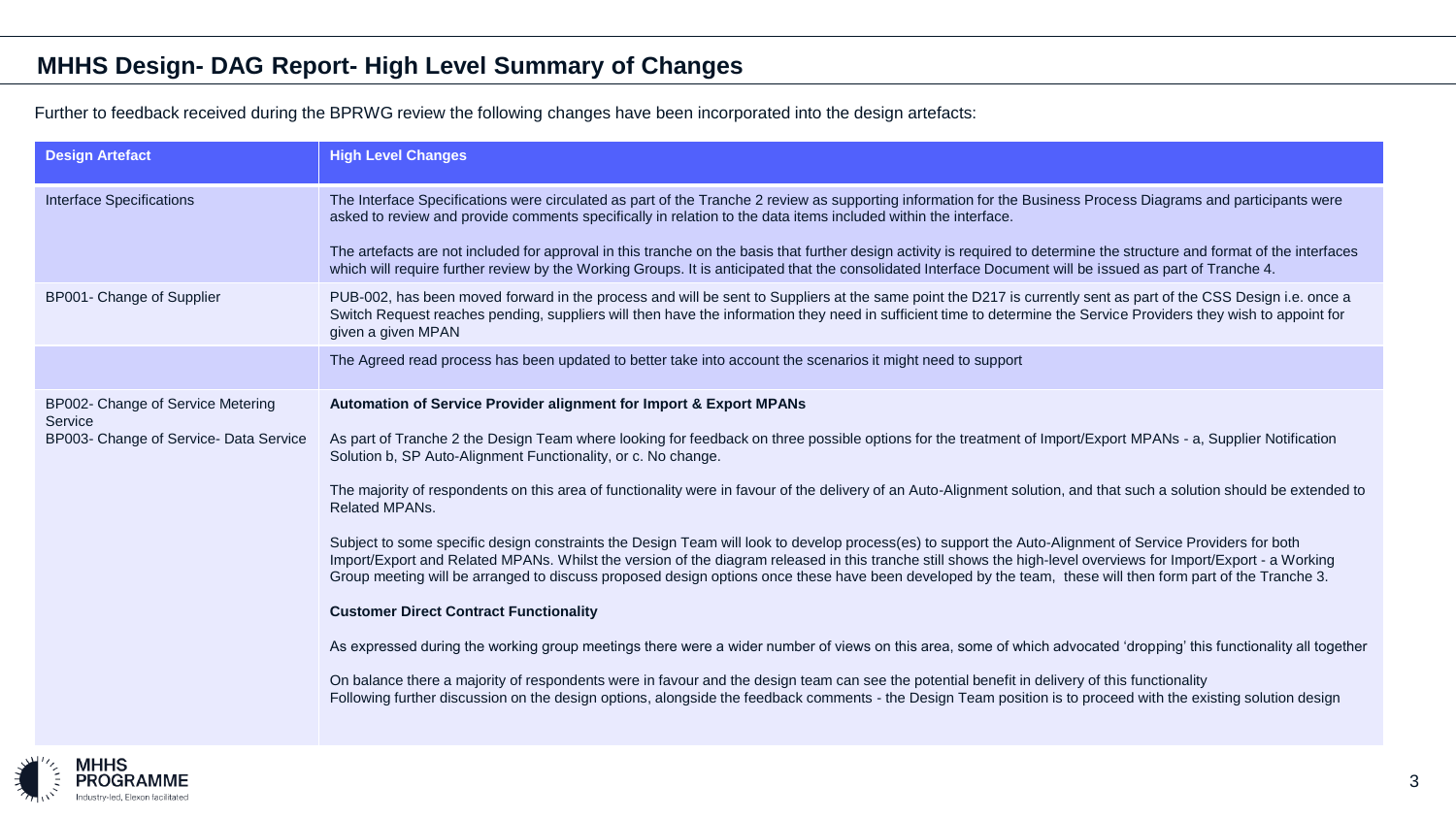## **MHHS Design- DAG Report- High Level Summary of Changes**

### Further to feedback received during the BPRWG review the following changes have been incorporated into the design artefacts:

| <b>Design Artefact</b>        | <b>High Level Changes</b>                                                                                                                                                                                                                                                                                                                                                                                                                                                                                                                                                                                                                                                                                                                                                                                                                                                                                                                          |
|-------------------------------|----------------------------------------------------------------------------------------------------------------------------------------------------------------------------------------------------------------------------------------------------------------------------------------------------------------------------------------------------------------------------------------------------------------------------------------------------------------------------------------------------------------------------------------------------------------------------------------------------------------------------------------------------------------------------------------------------------------------------------------------------------------------------------------------------------------------------------------------------------------------------------------------------------------------------------------------------|
| BP003- Change of Data Service | The diagram issued as part of the original Tranche 2 Review posed the question of whether Supplier SP Appointments should be restricted / prevented until<br>such a point that the CSS status of a switch had reached Confirmed or Secured status. The overwhelming feedback from Suppliers was that the period<br>during /point at which Service Appointments could be triggered should not be restricted in this way, for a number of reasons. The original design proposal<br>did not propose any time constraints, but did have the expectation that suppliers would not trigger Service Provider Appointments in advance of a<br>successful CCS confirmation of a switch request and ideally following the successful passage of the Objection Period – however, 'delivered anyway' logic<br>within the registration service will cater for and manage the lapsing of any Proposed Appointments associated with unsuccessful switch requests. |
|                               | The original diagram issued as part of the Tranche 2 review reflected the Working Group view that no data, specifically Metering Readings, would be<br>generated for Smart Meters, even in circumstances where it was not possible to connect to the Meters on or around the Change of Data Service event.<br>Whilst, this posed little challenge for SDS' who deal only with 'periods of consumption'; again, there was a great deal of feedback from Suppliers that the<br>absence of a 'definitive' reading, particularly where the Change of Data Service was associated with a Change of Supplier, would lead to potential confusion<br>and misalignment.                                                                                                                                                                                                                                                                                     |
|                               | Whilst it is still the expectation that for the overwhelming majority of occasions, all parties (Incoming and Outgoing SDS & Suppliers) will have access to the<br>Smart Meter, and will each be able to recover the data they require in order to successfully manage their respective processes. The Design has been<br>updated in order to 'reinstate' the mechanism of the outgoing SDS generating an estimated Cumulative Reading, in circumstances where the outgoing SDS<br>(and therefore presumably all other parties) are unable to access the meter in order to obtain a meter reading and/or consumption data 72hrs after the<br>Change of Data Service [COS] event.                                                                                                                                                                                                                                                                   |
|                               | The outgoing SDS will share the estimated Cumulative Reading with all parties, and this will be used by each to 'close and open their positions'. Suppliers<br>will still remain free to amend this reading via the 'Agreed Reading Process', however the revised reading will not be shared with the SDS's and a<br>Consumption Corrections would need to be submitted for any instances where the reading agreed might lead to the requirement for a 'material change' in<br>settlement volumes.                                                                                                                                                                                                                                                                                                                                                                                                                                                 |
|                               | The meter reading processes elements will be captured in a new 'BP003C - Transfer of Reads' business process map, which will be subject to review as<br>part of T3. The Change of Data Service Map has been updated to include a 'link out' to this new process, but aside from that remains unchanged                                                                                                                                                                                                                                                                                                                                                                                                                                                                                                                                                                                                                                             |

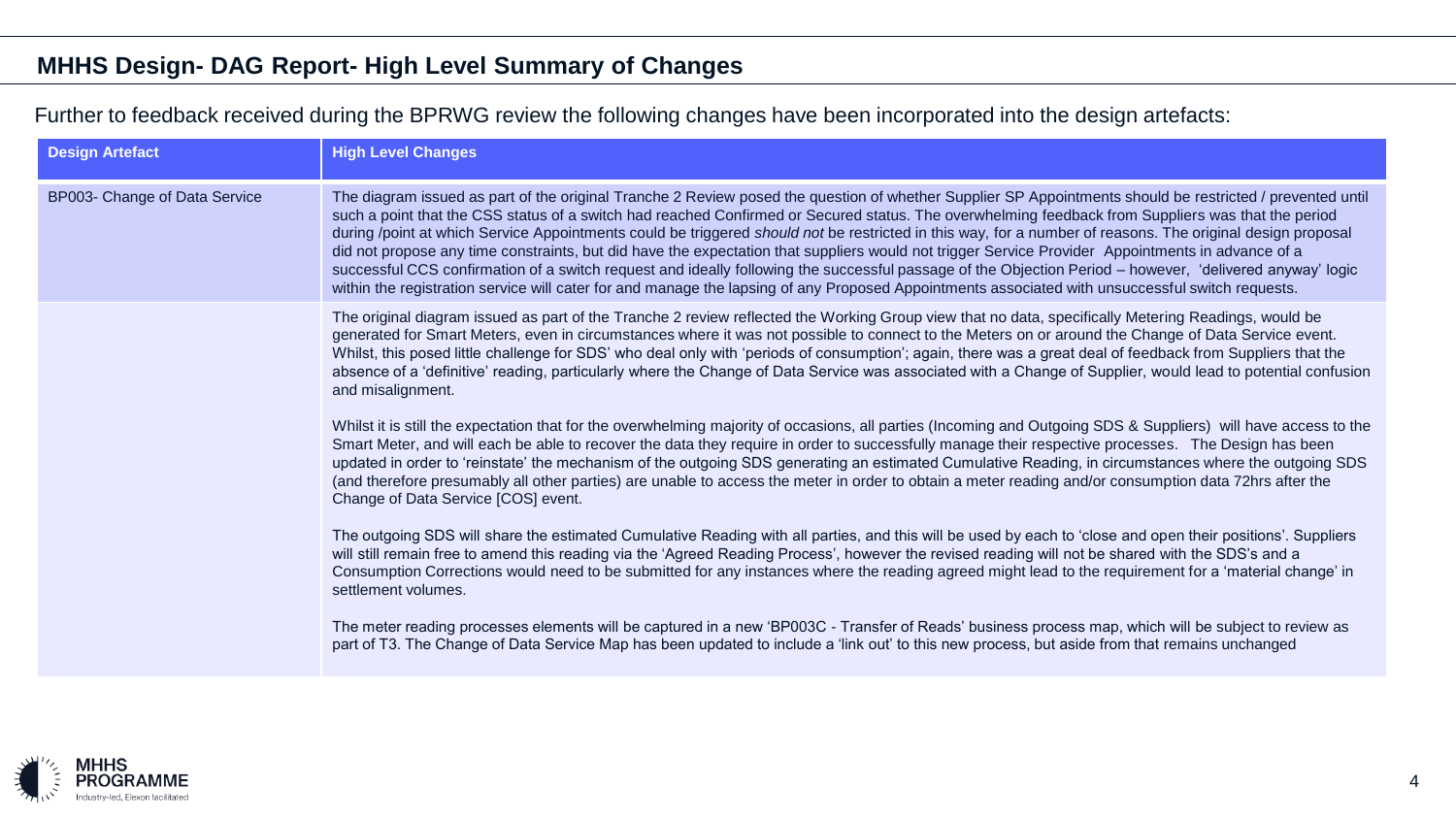#### **Tranche 2 Review**

- 622 comments received from 15 organisations (excluding the comments received for the 11 Interface Specifications that were issued as supporting information. These artefacts will be issued for formal review in Tranche 4)
- 55% of the comments resulted in minor changes to the documents
- 3% of the comments were requests for clarification
- 16% of comments were rejected for various reasons. Explanations for the rejections have been shared with comment owners.
- 10% of the comments have resulted in further activity to modify or validate elements of the design. The next steps for these items have been recorded in the Design Issues Log. No substantial design changes are expected.
- 16% of comments relate to artefacts that are being produced in subsequent tranches.

#### **Tranche 3**

- Artefacts are developed and ready for sub-working group review
- Artefacts will be distributed for industry review on 25 May 2022

#### **Tranche 4**

- Artefacts in development
- Artefacts will be distributed for industry review on 8 June 2022

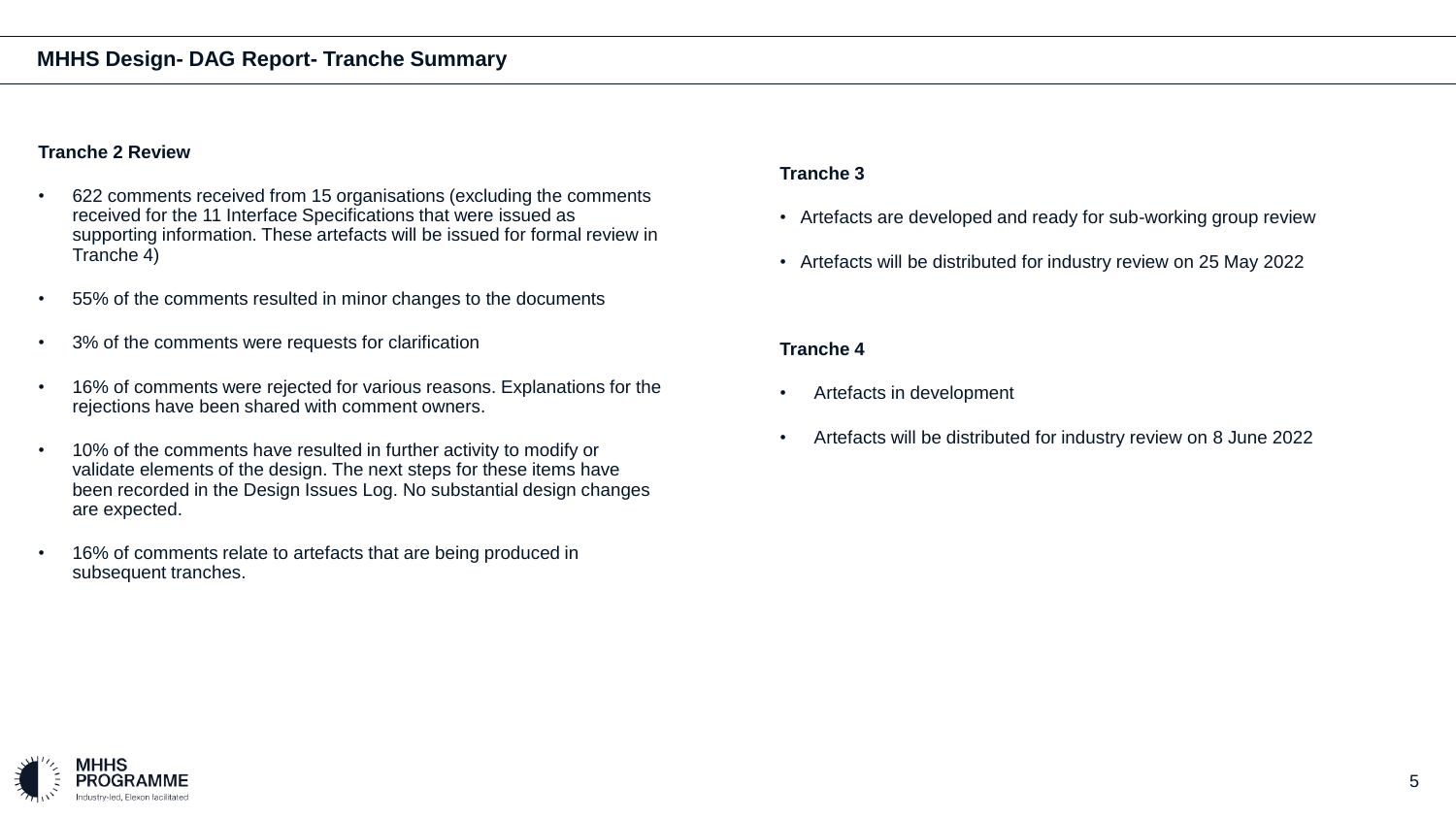## **MHHS Design- DAG Report- Tranche 2 Response Summary**

TRANCHE 2 - Summary





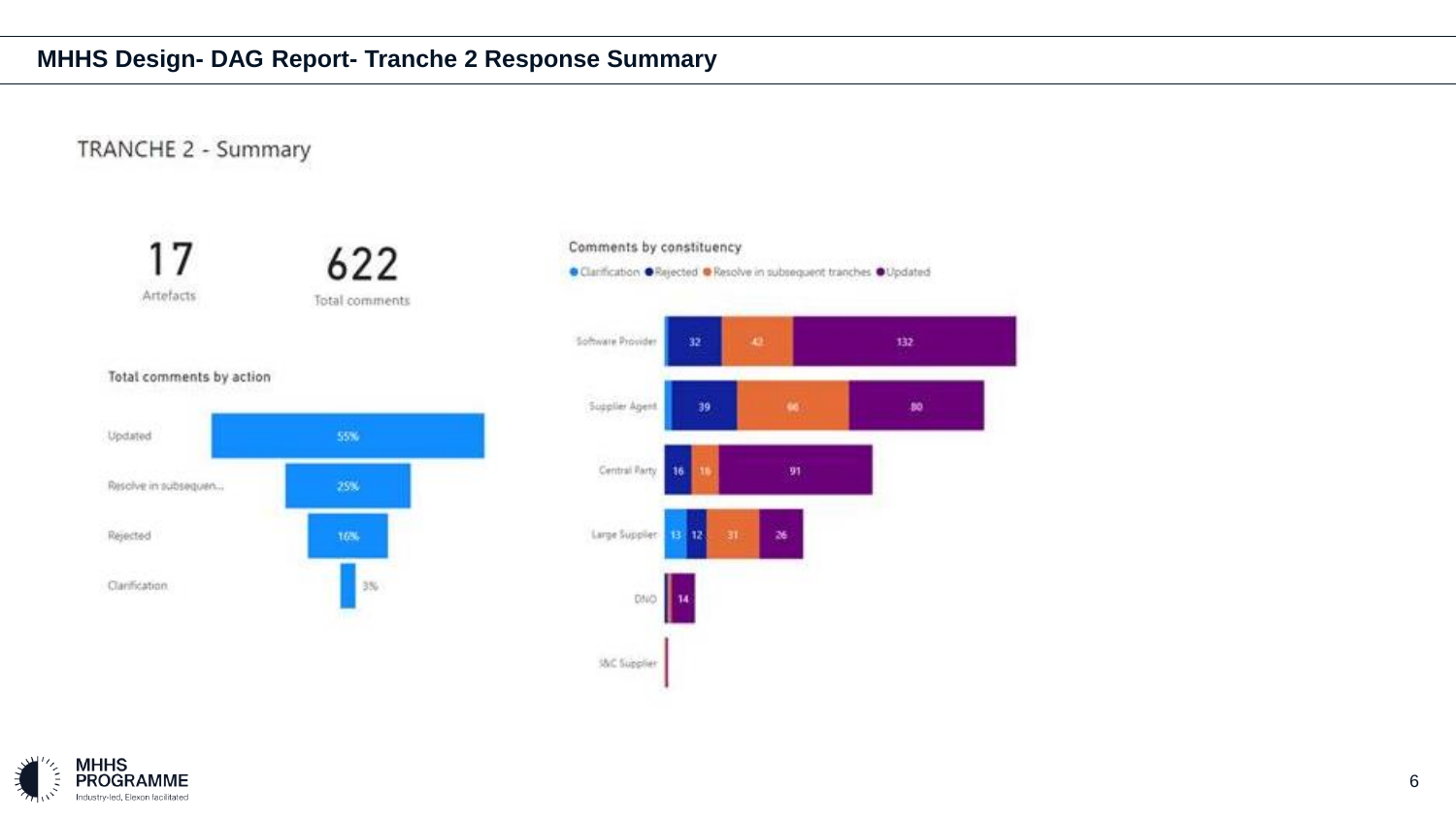## **MHHS Design- DAG Report- Tranche 2 Response Summary**



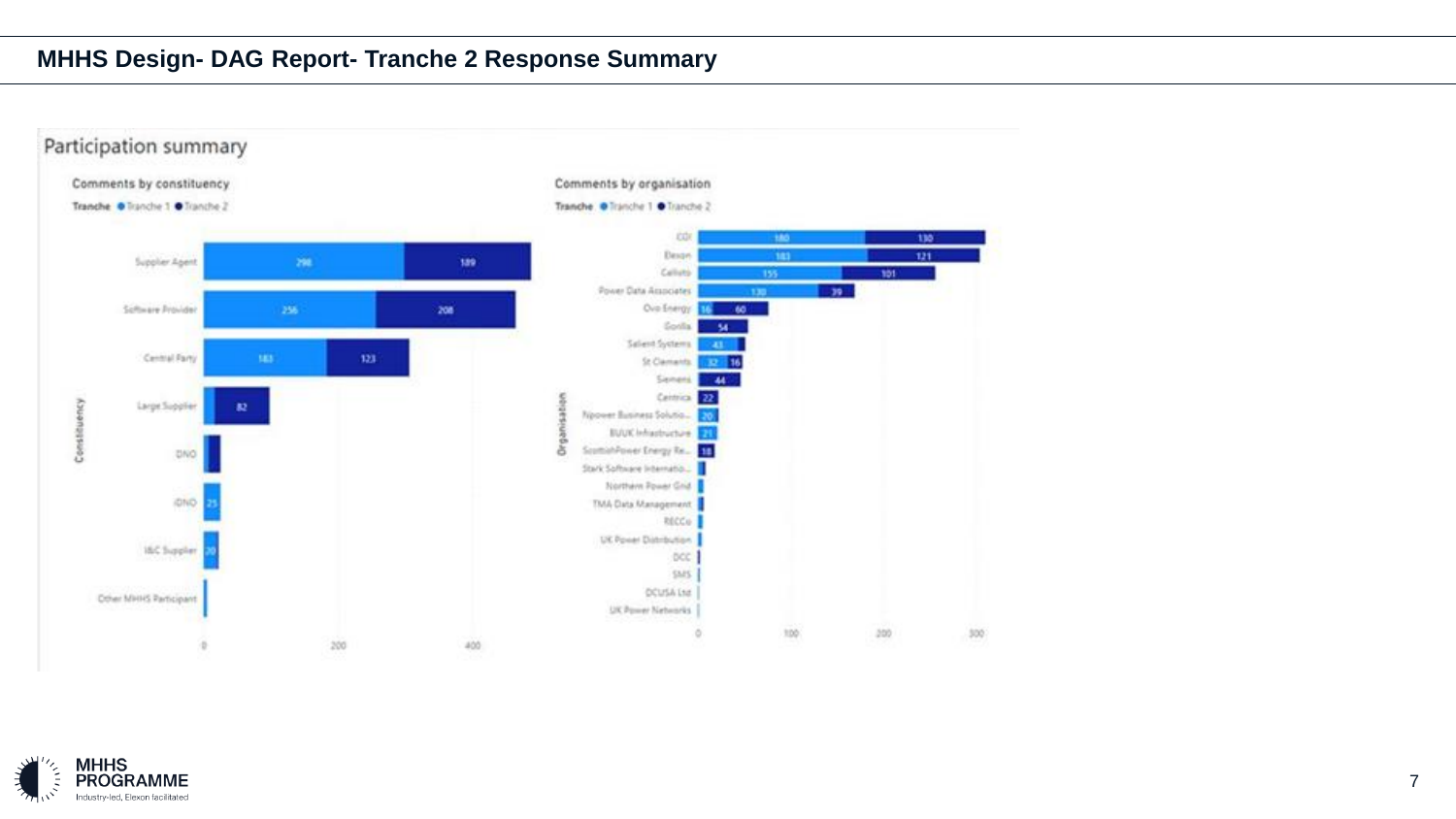## **MHHS Design- DAG Report- Tranche 2 Outstanding Design Issues**

- Following processing of the comments there are 10 residual issues that require further activity.
- A further body of comments relates to artefacts that will be delivered in later tranches
- Of the 10 outstanding issues there are 3 that require further design activity in terms of the replacement of the COSR Read Issue, MDR ID Definition and IF036 sequencing
- We believe the remainder are clarifications that may result in minor updates
- Next slide covers the total list of outstanding design issues and priority
- Final slide shows comment themes that are dependent on later tranche activity

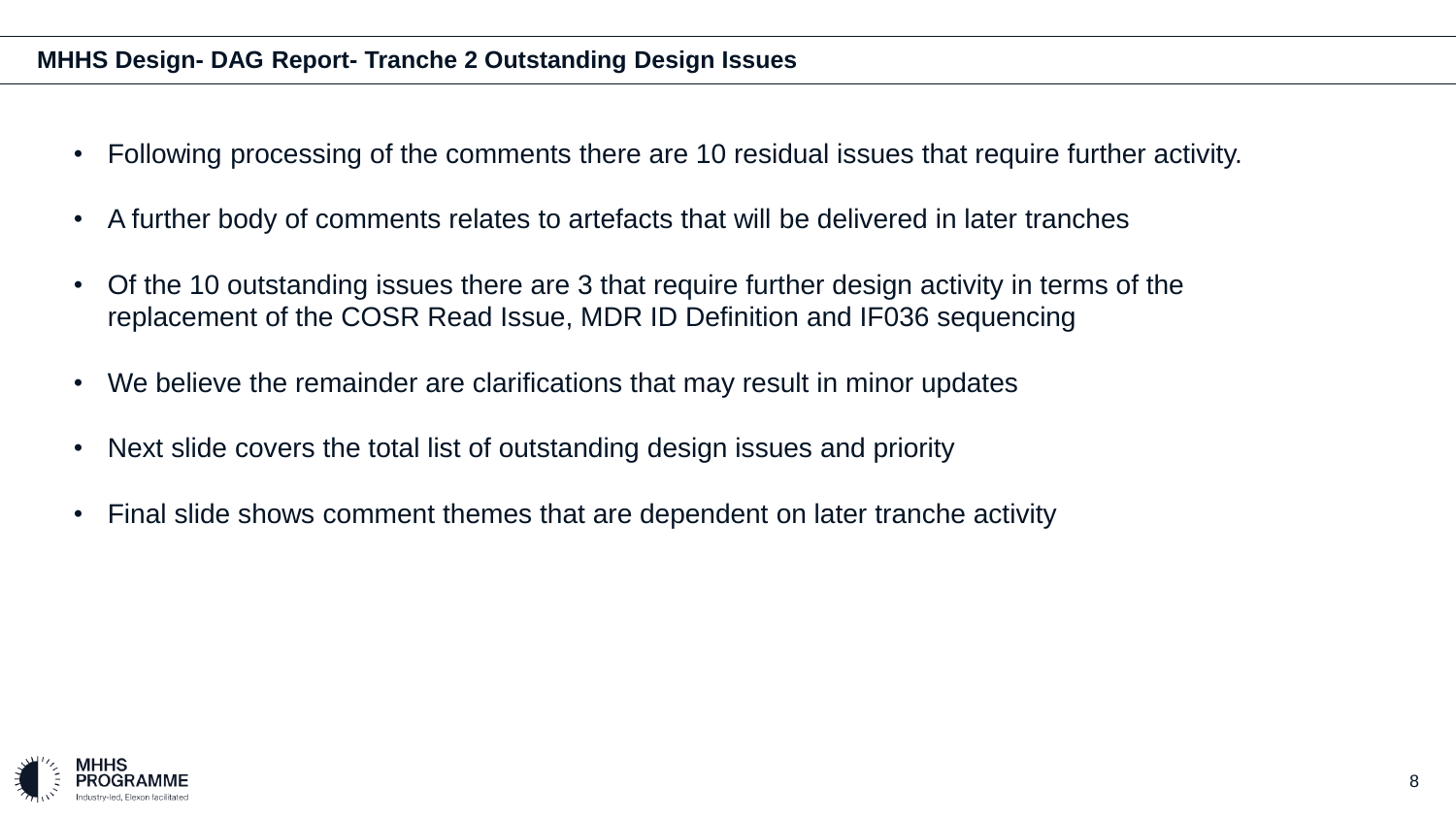## **MHHS Design- DAG Report- Tranche 2 Outstanding Design Issues**

| SNAG-ID        | <b>Priority</b> | Issue                                     | <b>Desciption</b>                                                                                           | Potential Impact |
|----------------|-----------------|-------------------------------------------|-------------------------------------------------------------------------------------------------------------|------------------|
| SNG_017        |                 | <b>COS Reads</b>                          |                                                                                                             |                  |
| <b>SNG_018</b> |                 | D0302/D0255                               | Decision requires as to incorporation of these flows on to the MAP -<br>does not change substance of design |                  |
| SNG_019        |                 | DCC timing                                | Decision required as to additional event to notify SDS of MDR<br>notification to DCC                        |                  |
| <b>SNG_020</b> |                 | <b>LDSO MS Notification</b>               | Input required from LDSOs as to whether they require notification of<br>MS de-appointment                   |                  |
| SNG_021        |                 | IF036 Sequence Change                     | Clarification on IF036 sequence query                                                                       |                  |
| <b>SNG_022</b> |                 | <b>MDR ID Definition</b>                  | Clarification on exact definition of role id to be used in CSS/DCC<br>interaction                           |                  |
| SNG_023        |                 | LLF_ID resolution to Registration Service | Proposal from ECS Sub-working group to include LLF_ID in ISD and<br><b>Registration Service</b>             |                  |
| SNG_024        |                 | <b>PAF Reporting</b>                      | Further clarification required on PAF reporting                                                             |                  |
| <b>SNG_025</b> |                 | <b>Expected Advance Definition</b>        | Further detail to be agreed with regard to specific definition of<br><b>Expected Advance</b>                |                  |
| SNG_026        |                 | Domestic Volume Tolerance                 | Discussion required as to tolerance to be applied to domestic<br>consumption in Smart Method Statement      |                  |

NOTE: The full list of outstanding design issues for all tranches can be found in the Design Artefact Tracker [here](https://mhhsprogramme.sharepoint.com/:x:/s/Market-wideHalfHourlySettlement/ERGk8L2TaCRGoU8kThl19RsB3QbABmw2bXzHaqYWFwH1lQ?e=XYG0lm)

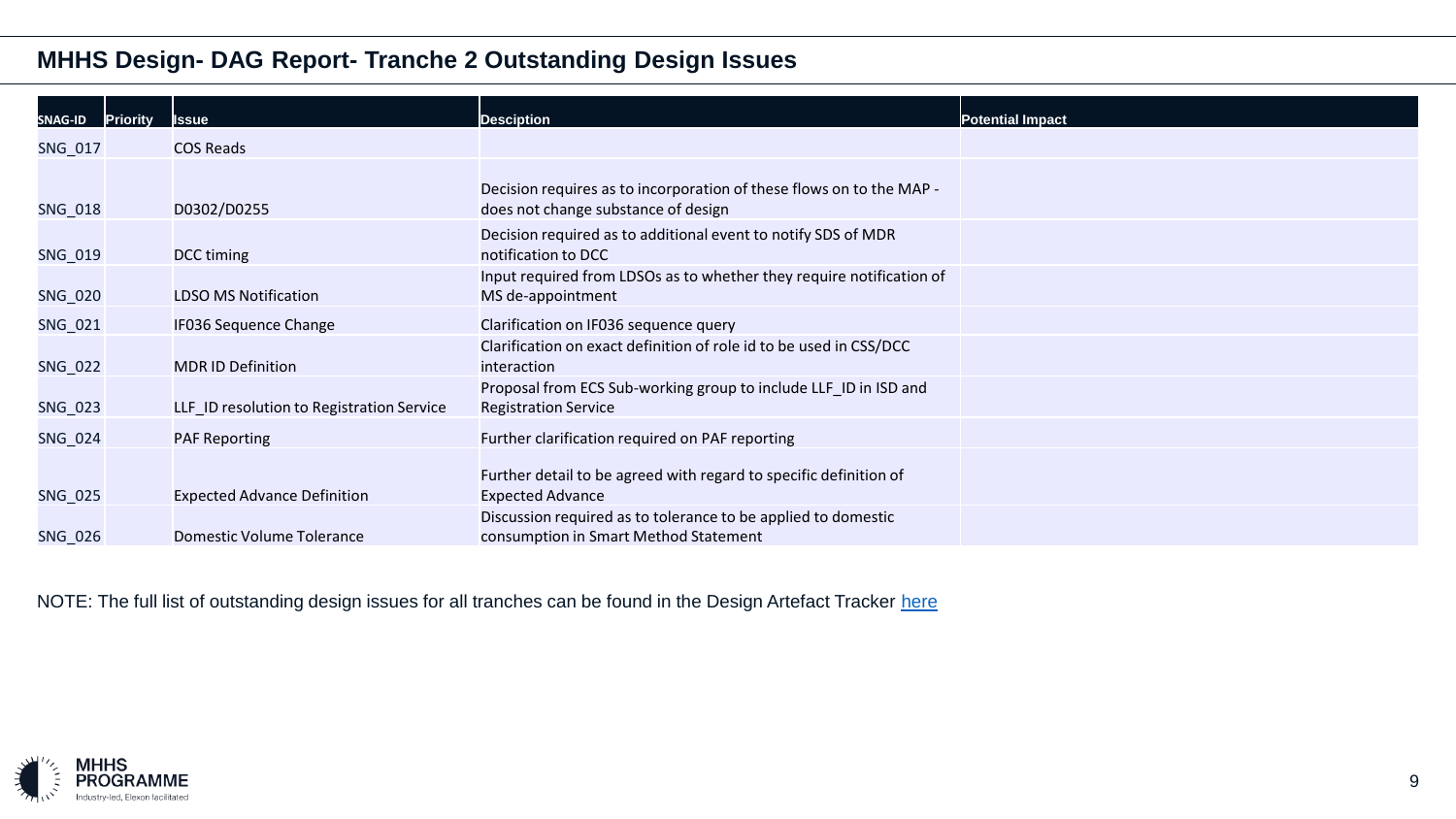## **MHHS Design- DAG Report- Tranche 2 Dependencies**

| <b>DEP-ID</b>  | <b>Comment Theme</b>                      | <b>Tranche</b> | <b>Notes</b> |
|----------------|-------------------------------------------|----------------|--------------|
|                |                                           |                |              |
| <b>DEP_014</b> | Interface Update                          | 3&4            |              |
|                |                                           |                |              |
| <b>DEP_015</b> | Import Export & Related MPANs             |                |              |
|                |                                           |                |              |
| <b>DEP_016</b> | <b>Consumption Adjustments/Correction</b> | <b>TBC</b>     |              |
|                |                                           |                |              |
| DEP_017        | Non Functional Requirements               | $\overline{4}$ |              |
|                |                                           |                |              |
| DEP_018        | <b>ECS Reporting Requirements</b>         | 4              |              |

NOTE: The full list of dependencies for all tranches can be found in the Design Artefact Tracker [here](https://mhhsprogramme.sharepoint.com/:x:/s/Market-wideHalfHourlySettlement/ERGk8L2TaCRGoU8kThl19RsB3QbABmw2bXzHaqYWFwH1lQ?e=XYG0lm)

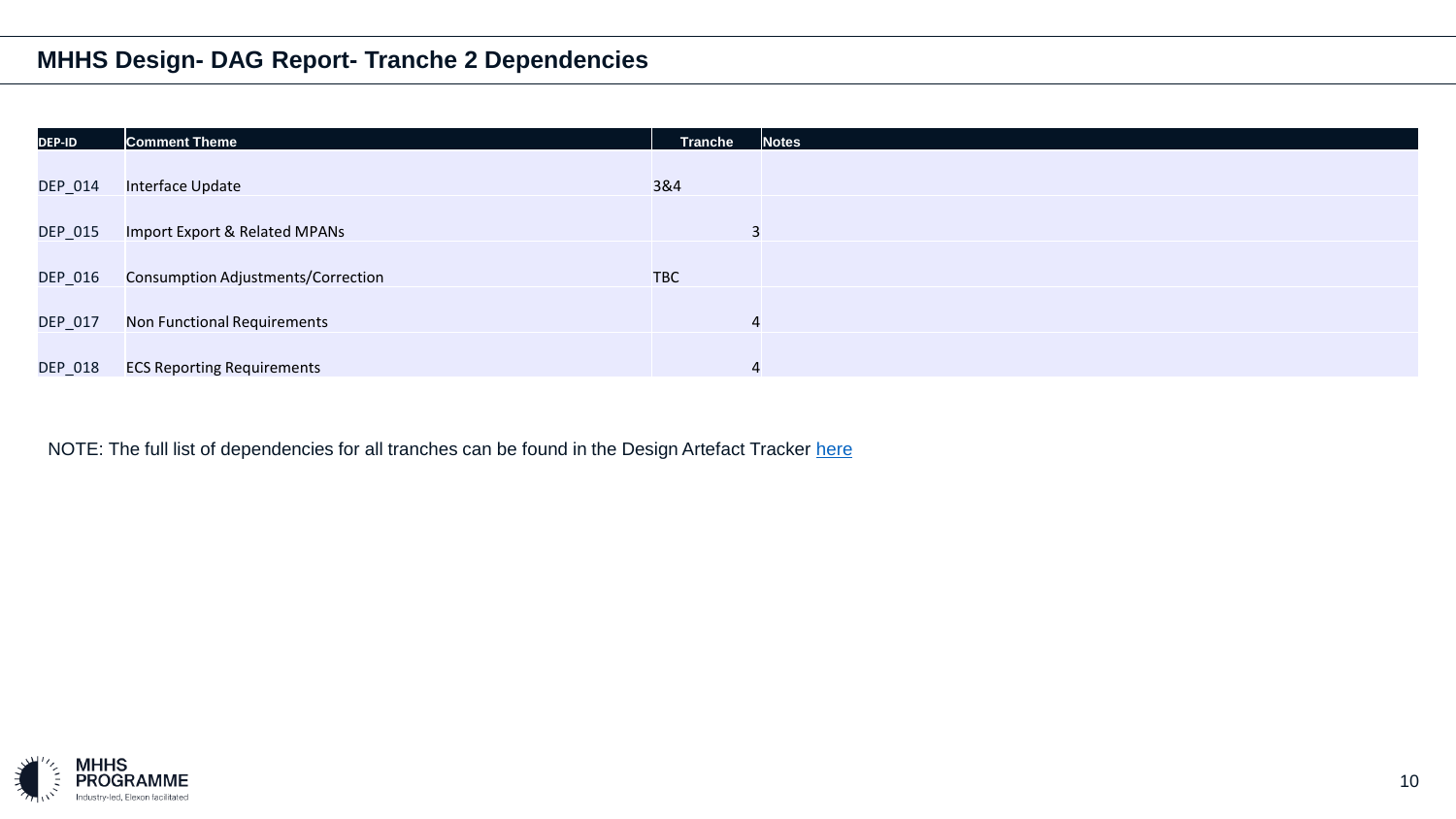## **MHHS Design- DAG Report- LDP SI Design Team Assurance**

The LDP SI Design Assurance Team have reviewed the Tranche 2 documents as part of its quality assurance activities, a more detailed review is ongoing, and have:

- **Identified no substantive design gaps or concerns in the Tranche 2 artefacts**
- Captured a number of assurance issues against the artefacts, mostly arising from the modelling of the content into the iServer architecture repository. These are categorised for convention, language, value, etc. The team are discussing the resolution of these issues and sharing insight with the SRO Design Team so that future Tranches should result in fewer assurance issues being identified.
- The LDP SI Assurance Team have been present and contributed to sub-working group discussions
- The Design Assurance Team will share an overview of the assurance findings for Tranche 2 for 25<sup>th</sup> May DAG meeting.